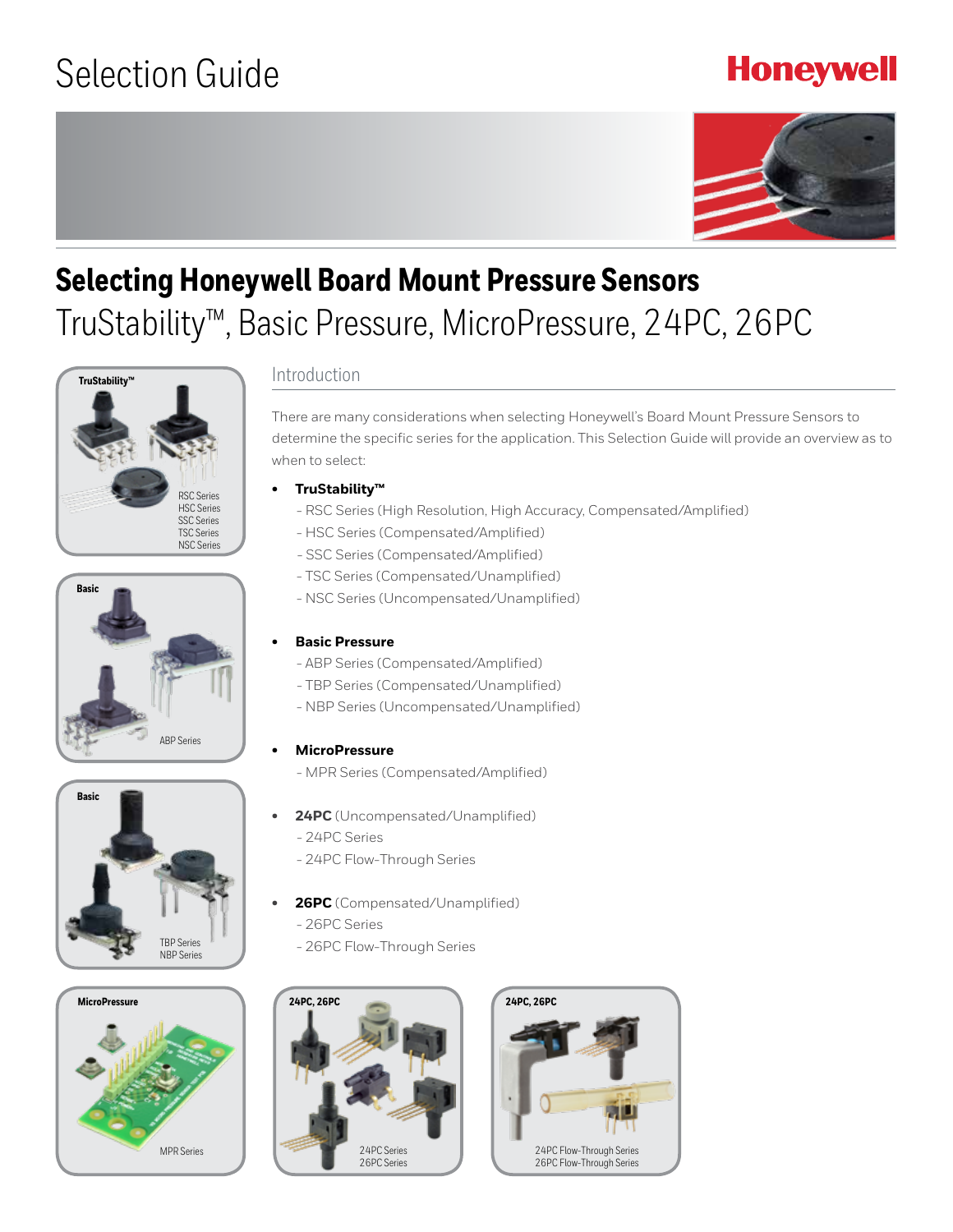**Selecting Honeywell Board Mount Pressure Sensors:** 

TruStability™, Basic Pressure, MicroPressure, 24PC, 26PC



## **Board Mount Pressure Sensors Portfolio Cross Reference**

| <b>Characteristic</b>                   | <b>RSC</b><br><b>Series</b>                                                                                                                                                                                | <b>HSC</b><br><b>Series</b>                                                                                                                                                                                     | <b>SSC</b><br><b>Series</b>                                           | <b>TSC</b><br><b>Series</b>                                                                                                                                                                          | <b>NSC</b><br><b>Series</b> |  |  |  |  |  |  |  |
|-----------------------------------------|------------------------------------------------------------------------------------------------------------------------------------------------------------------------------------------------------------|-----------------------------------------------------------------------------------------------------------------------------------------------------------------------------------------------------------------|-----------------------------------------------------------------------|------------------------------------------------------------------------------------------------------------------------------------------------------------------------------------------------------|-----------------------------|--|--|--|--|--|--|--|
| <b>Signal</b><br>conditioning           |                                                                                                                                                                                                            | amplified                                                                                                                                                                                                       | unamplified                                                           |                                                                                                                                                                                                      |                             |  |  |  |  |  |  |  |
| <b>Calibrated</b>                       |                                                                                                                                                                                                            | yes                                                                                                                                                                                                             |                                                                       | no                                                                                                                                                                                                   |                             |  |  |  |  |  |  |  |
| <b>Temperature</b><br>compensated       |                                                                                                                                                                                                            | yes                                                                                                                                                                                                             |                                                                       | no                                                                                                                                                                                                   |                             |  |  |  |  |  |  |  |
| <b>Pressure</b><br>range                |                                                                                                                                                                                                            | $±1.6$ mbar to $±10$ mbar  <br>$±160$ Pa to $±1$ MPa  <br>$±0.5$ inH <sub>2</sub> O to $±150$ psi                                                                                                               | ±60 mbar to ±10 bar  <br>±6 kPa to ±1 MPa  <br>$±1$ psi to $±150$ psi | $±2.5$ mbar to $±10$ mbar<br>$±250$ Pa to $±1$ MPa  <br>$±1$ inH <sub>2</sub> O to $±150$ psi                                                                                                        |                             |  |  |  |  |  |  |  |
| <b>Device type</b>                      |                                                                                                                                                                                                            | absolute, differential, gage                                                                                                                                                                                    | differential, gage                                                    | absolute, differential, gage                                                                                                                                                                         |                             |  |  |  |  |  |  |  |
| <b>Output</b>                           | 24-bit digital SPI                                                                                                                                                                                         | analog (Vdc), digital (I <sup>2</sup> C, SPI)                                                                                                                                                                   | analog (mV)                                                           |                                                                                                                                                                                                      |                             |  |  |  |  |  |  |  |
| <b>Total Error Band</b>                 | as low as ±0.25 %FSS<br>depending on pressure range<br>(after customer auto-zero)                                                                                                                          | ±1 %FSS to ±3 %FSS<br>depending on pressure range                                                                                                                                                               |                                                                       |                                                                                                                                                                                                      |                             |  |  |  |  |  |  |  |
| <b>Accuracy</b>                         | $±0.1$ %FSS BFSL                                                                                                                                                                                           |                                                                                                                                                                                                                 | ±0.25 %FSS BFSL                                                       | ±0.25 %FSS BFSL                                                                                                                                                                                      |                             |  |  |  |  |  |  |  |
| <b>Mounting</b>                         | DIP, SMT                                                                                                                                                                                                   |                                                                                                                                                                                                                 | DIP, SIP, SMT                                                         | DIP, SIP, SMT                                                                                                                                                                                        |                             |  |  |  |  |  |  |  |
| <b>Compensated</b><br>temperature range | $-40^{\circ}$ C to 85 $^{\circ}$ C<br>[-40°F to 185°F]                                                                                                                                                     | 0°C to 50°C<br>[32°F to 122°F]                                                                                                                                                                                  | $-20^{\circ}$ C to 85 $^{\circ}$ C<br>[-4°F to 185°F]                 | 0°C to 85°C<br>[32°F to 185°F]                                                                                                                                                                       |                             |  |  |  |  |  |  |  |
| <b>Operating</b><br>temperature range   | $-40^{\circ}$ C to 85 $^{\circ}$ C<br>[-40°F to 185°F]                                                                                                                                                     | $-20^{\circ}$ C to 85 $^{\circ}$ C<br>[-4°F to 185°F]                                                                                                                                                           |                                                                       | $-40^{\circ}$ C to 85 $^{\circ}$ C<br>[-40°F to 185°F]                                                                                                                                               |                             |  |  |  |  |  |  |  |
| <b>Approvals</b>                        | REACH, RoHS                                                                                                                                                                                                |                                                                                                                                                                                                                 |                                                                       | RoHS, WEEE                                                                                                                                                                                           |                             |  |  |  |  |  |  |  |
| <b>Summary</b>                          | • Industry-leading long-term<br>stability, Total Error Band,<br>accuracy and flexibility<br>• High burst pressures and<br>working pressure ranges<br>· Excellent repeatability<br>• High 24-bit resolution | • Industry-leading long-term stability, total error band, accuracy<br>and flexibility<br>• High burst pressures and working pressure ranges<br>• Excellent repeatability<br>· Liquid media compatible on port 1 |                                                                       | • Industry-leading long-term stability<br>• Allows customers the flexibility of sensor self-calibration<br>• Liquid media compatible on port 1<br>• High burst pressures and working pressure ranges |                             |  |  |  |  |  |  |  |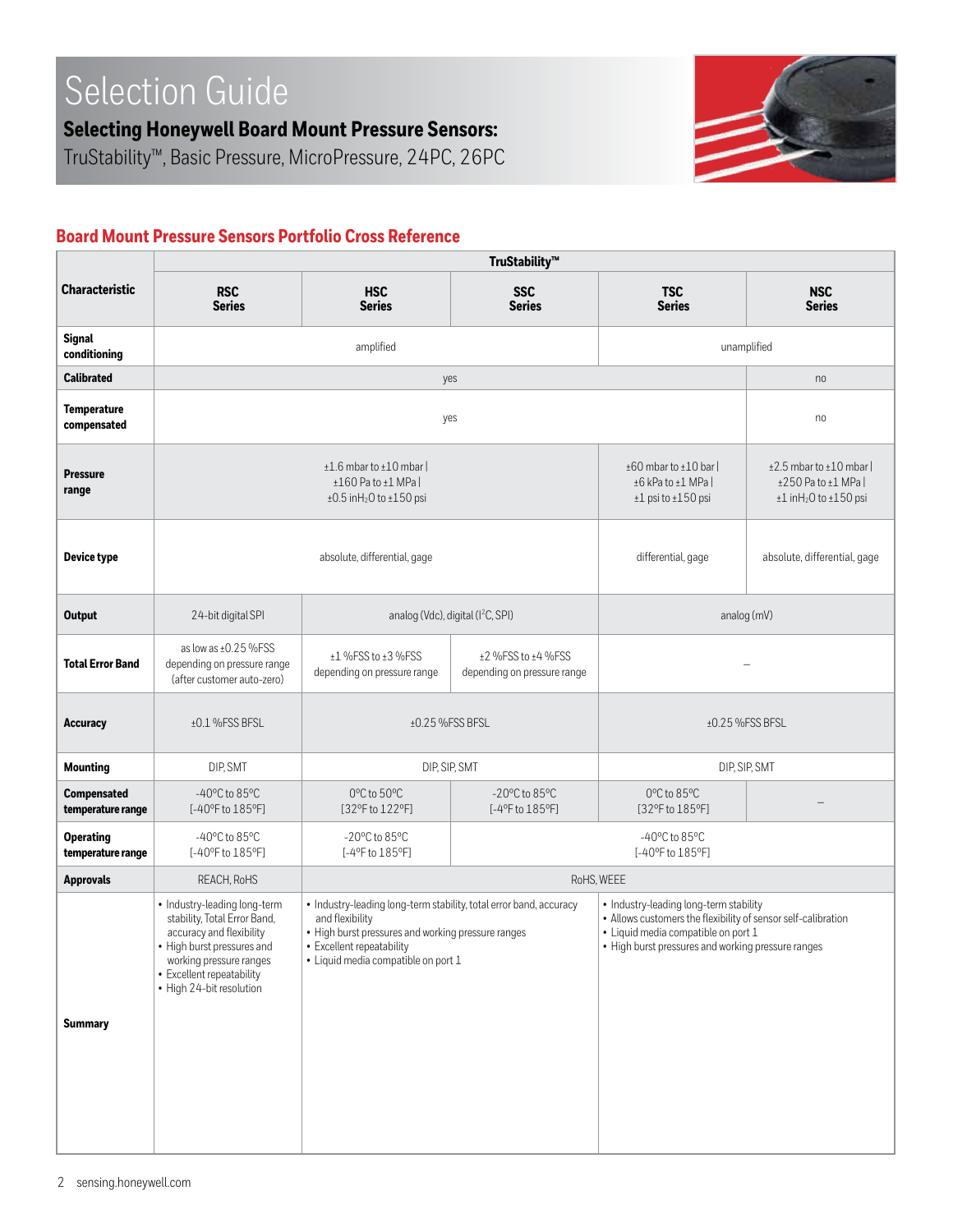## **Selecting Honeywell Board Mount Pressure Sensors:**

TruStability™, Basic Pressure, MicroPressure, 24PC, 26PC



|                                         |                                                                                                                                                                                                                                                                                                           | <b>Basic Pressure</b>                                                                                                                                                                                                                                             |                             | <b>MicroPressure</b>                                                                                                                                                                                                         |                                                                                                                                                                                                                                                                                        | <b>24PC</b>                                         | <b>26PC</b>                                              |                                                     |  |  |  |  |  |  |  |
|-----------------------------------------|-----------------------------------------------------------------------------------------------------------------------------------------------------------------------------------------------------------------------------------------------------------------------------------------------------------|-------------------------------------------------------------------------------------------------------------------------------------------------------------------------------------------------------------------------------------------------------------------|-----------------------------|------------------------------------------------------------------------------------------------------------------------------------------------------------------------------------------------------------------------------|----------------------------------------------------------------------------------------------------------------------------------------------------------------------------------------------------------------------------------------------------------------------------------------|-----------------------------------------------------|----------------------------------------------------------|-----------------------------------------------------|--|--|--|--|--|--|--|
| <b>Characteristic</b>                   | <b>ABP</b><br><b>Series</b>                                                                                                                                                                                                                                                                               | <b>TBP</b><br><b>Series</b>                                                                                                                                                                                                                                       | <b>NBP</b><br><b>Series</b> | <b>MPR</b><br><b>Series</b>                                                                                                                                                                                                  | <b>24PC Series</b>                                                                                                                                                                                                                                                                     | <b>24PC</b><br><b>Flow-Through</b><br><b>Series</b> | <b>26PC Series</b>                                       | <b>26PC</b><br><b>Flow-Through</b><br><b>Series</b> |  |  |  |  |  |  |  |
| <b>Signal</b><br>conditioning           | amplified                                                                                                                                                                                                                                                                                                 | unamplified                                                                                                                                                                                                                                                       |                             | amplified                                                                                                                                                                                                                    | unamplified                                                                                                                                                                                                                                                                            |                                                     |                                                          |                                                     |  |  |  |  |  |  |  |
| <b>Calibrated</b>                       |                                                                                                                                                                                                                                                                                                           | yes                                                                                                                                                                                                                                                               | no                          | yes                                                                                                                                                                                                                          | no<br>yes                                                                                                                                                                                                                                                                              |                                                     |                                                          |                                                     |  |  |  |  |  |  |  |
| <b>Temperature</b><br>compensated       |                                                                                                                                                                                                                                                                                                           | yes                                                                                                                                                                                                                                                               | no                          | yes                                                                                                                                                                                                                          |                                                                                                                                                                                                                                                                                        | no                                                  | yes                                                      |                                                     |  |  |  |  |  |  |  |
| <b>Pressure</b><br>range                |                                                                                                                                                                                                                                                                                                           | ±60 mbar to ±10 bar  <br>±6 kPa to ±1 MPa  <br>$±1$ psi to $±150$ psi                                                                                                                                                                                             |                             | 60 mbar to 2.5 bar  <br>6 kPa to 250 kPa  <br>1 psi to 30 psi                                                                                                                                                                | SIP, DIP:<br>0.5 psi to 250 psi<br>SMT:<br>1 psi to 15 psi                                                                                                                                                                                                                             | 1 psi to 100 psi                                    | SIP, DIP:<br>1 psi to 250 psi<br>SMT:<br>1 psi to 15 psi | 1 psi to 100 psi                                    |  |  |  |  |  |  |  |
| Device type                             | differential,<br>gage                                                                                                                                                                                                                                                                                     | gage                                                                                                                                                                                                                                                              | absolute.<br>gage           | absolute,<br>gage                                                                                                                                                                                                            | absolute.<br>differential.<br>wet-wet differential,<br>gage                                                                                                                                                                                                                            | flow-through<br>gage                                | differential,<br>wet-wet differential,<br>gage           | flow-through<br>gage                                |  |  |  |  |  |  |  |
| <b>Output</b>                           | digital (I <sup>2</sup> C, SPI)<br>analog (Vdc)                                                                                                                                                                                                                                                           | analog (mV)                                                                                                                                                                                                                                                       |                             | digital (I <sup>2</sup> C, SPI)                                                                                                                                                                                              |                                                                                                                                                                                                                                                                                        | analog (mV)                                         |                                                          |                                                     |  |  |  |  |  |  |  |
| <b>Total Error Band</b>                 | $±1.5$ %FSS BFSL                                                                                                                                                                                                                                                                                          |                                                                                                                                                                                                                                                                   |                             | as low as $±1.5$ %FSS<br>(after customer<br>auto-zero)                                                                                                                                                                       |                                                                                                                                                                                                                                                                                        |                                                     |                                                          |                                                     |  |  |  |  |  |  |  |
| <b>Accuracy</b>                         |                                                                                                                                                                                                                                                                                                           | ±0.25 %FSS BFSL                                                                                                                                                                                                                                                   |                             | ±0.25 %FSS BFSL                                                                                                                                                                                                              | linearity and<br>hysteresis:<br>0.5% typ.                                                                                                                                                                                                                                              | linearity and<br>hysteresis:<br>0.75% typ.          | linearity and<br>hysteresis:<br>0.5% typ.                | linearity and<br>hysteresis:<br>0.35% typ.          |  |  |  |  |  |  |  |
| <b>Mounting</b>                         |                                                                                                                                                                                                                                                                                                           | DIP, SMT, leadless SMT                                                                                                                                                                                                                                            |                             | leadless SMT                                                                                                                                                                                                                 | DIP, SIP, SMT                                                                                                                                                                                                                                                                          | SIP                                                 | DIP, SIP, SMT                                            | SIP                                                 |  |  |  |  |  |  |  |
| <b>Compensated</b><br>temperature range | 0°C to 50°C<br>[32°F to 122°F]                                                                                                                                                                                                                                                                            | $0^{\circ}$ C to 85 $^{\circ}$ C<br>[32°F to 185°F]                                                                                                                                                                                                               |                             | 0°C to 50°C<br>[32°F to 122°F]                                                                                                                                                                                               |                                                                                                                                                                                                                                                                                        |                                                     | 0°C to 50°C<br>[32°F to 122°F]                           |                                                     |  |  |  |  |  |  |  |
| <b>Operating</b><br>temperature range   | $-40^{\circ}$ C to 85 $^{\circ}$ C<br>[-40 °F to 185°F]                                                                                                                                                                                                                                                   | -40°C to 125°C<br>[-40°F to 257°F]                                                                                                                                                                                                                                |                             | $-40^{\circ}$ C to 85 $^{\circ}$ C<br>[-40 °F to 185°F]                                                                                                                                                                      | -40°C to 85°C<br>[-40°F to 185°F]                                                                                                                                                                                                                                                      |                                                     |                                                          |                                                     |  |  |  |  |  |  |  |
| <b>Approvals</b>                        |                                                                                                                                                                                                                                                                                                           | RoHS, WEEE                                                                                                                                                                                                                                                        |                             | REACH, RoHS                                                                                                                                                                                                                  |                                                                                                                                                                                                                                                                                        | RoHS, WEEE                                          |                                                          |                                                     |  |  |  |  |  |  |  |
| <b>Summary</b>                          | • Designed<br>to provide a<br>simple, cost-<br>effective, basic<br>performance,<br>high quality<br>solution for<br>those medical<br>and industrial<br>applications<br>where high<br>performance,<br>stability, and<br>accuracy are<br>not as critical<br>• Liquid media<br>compatible on<br>ports 1 and 2 | • Designed to provide a simple, cost-<br>effective, basic performance, high<br>quality solution for those medical<br>and industrial applications where<br>high performance, stability, and<br>accuracy are not as critical<br>• Liquid media compatible on port 1 |                             | • Designed to meet<br>the requirements<br>of higher volume<br>medical (consumer<br>and non-consumer)<br>devices and<br>commercial<br>appliance<br>applications<br>• Low power<br>consumption<br>· Liquid media<br>compatible | • Miniature package<br>• Operable after exposure to frozen conditions<br>• Choice of termination for gage sensors<br>· SMT: pick-up feature; maximum peak reflow temperature of 260°C [500°F]<br>• End-point calibration; elastomeric construction<br>• Media flow-through port option |                                                     |                                                          |                                                     |  |  |  |  |  |  |  |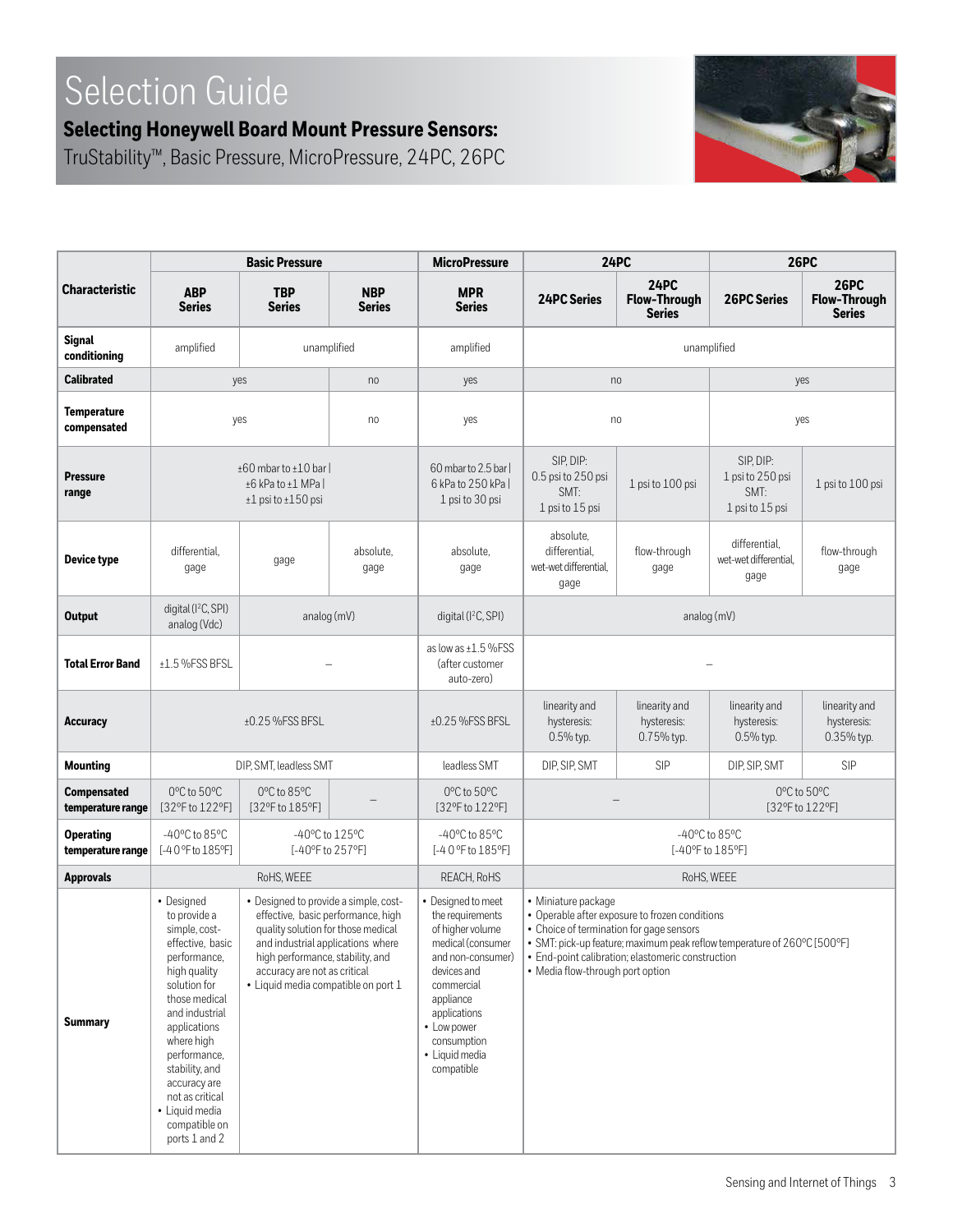## **Selecting Honeywell Board Mount Pressure Sensors:**

TruStability™, Basic Pressure, MicroPressure, 24PC, 26PC



| <b>Low Pressure*</b><br><b>Selection Guide</b> | Media: Water (Non-lonic) | Media: Other             | Uncompensated            | Temperature Compensated | <b>Total Error Band</b>  | Amplified Analog         | <b>Output: Analog</b> | <b>Output: Digital</b> | Housing and Port Styles  | <b>Absolute Pressure</b> | Cost Effective           | Flow-Through Package             | Wet-Dry Differential     | Wet-Wet Differential     | High Resolution 24-bit   |
|------------------------------------------------|--------------------------|--------------------------|--------------------------|-------------------------|--------------------------|--------------------------|-----------------------|------------------------|--------------------------|--------------------------|--------------------------|----------------------------------|--------------------------|--------------------------|--------------------------|
| TruStability™                                  |                          |                          |                          |                         |                          |                          |                       |                        |                          |                          |                          |                                  |                          |                          |                          |
| <b>RSC Series</b>                              | $\checkmark$             | —                        | $\overline{\phantom{0}}$ | ✓                       | ✓                        | $\overline{\phantom{0}}$ | $\qquad \qquad -$     | ✓                      | $\checkmark$             | ✓                        |                          | $\overline{\phantom{0}}$         | $\overline{\phantom{0}}$ | $\overline{\phantom{0}}$ | $\checkmark$             |
| <b>HSC</b> Series                              | $\checkmark$             | $\overline{\phantom{0}}$ | $\qquad \qquad -$        | $\checkmark$            | $\checkmark$             | $\checkmark$             | $\checkmark$          | $\checkmark$           | $\checkmark$             | $\checkmark$             |                          | $\overbrace{\phantom{12322111}}$ | $\checkmark$             | $\overline{\phantom{0}}$ | $\qquad \qquad -$        |
| <b>SSC Series</b>                              | $\checkmark$             | $\overline{\phantom{0}}$ | $\overline{\phantom{0}}$ | $\checkmark$            | $\checkmark$             | $\checkmark$             | $\checkmark$          | ✓                      | $\checkmark$             | $\checkmark$             | $\overline{\phantom{0}}$ | $\overbrace{\phantom{12322111}}$ | ✓                        | $\overline{\phantom{0}}$ | $\overline{\phantom{0}}$ |
| <b>TSC Series</b>                              | $\checkmark$             | $\overline{\phantom{0}}$ | $\qquad \qquad -$        | $\checkmark$            | $\overline{\phantom{m}}$ | $\overline{\phantom{m}}$ | $\checkmark$          | $\qquad \qquad -$      | $\checkmark$             | $\overline{\phantom{0}}$ | $\overline{\phantom{m}}$ | $\overbrace{\phantom{12322111}}$ | $\checkmark$             | $\overline{\phantom{0}}$ | $\overline{\phantom{m}}$ |
| <b>NSC Series</b>                              | $\checkmark$             |                          | ✓                        |                         | $\overline{\phantom{0}}$ | $\overline{\phantom{0}}$ | ✓                     | —                      | ✓                        | ✓                        |                          |                                  | ✓                        | $\overline{\phantom{0}}$ | $\overline{\phantom{0}}$ |
| <b>Basic Pressure</b>                          |                          |                          |                          |                         |                          |                          |                       |                        |                          |                          |                          |                                  |                          |                          |                          |
| <b>ABP Series</b>                              | $\checkmark$             | $\checkmark$             | $\overline{\phantom{0}}$ | $\checkmark$            | $\checkmark$             | $\checkmark$             | $\checkmark$          | $\checkmark$           | $\checkmark$             | $\overline{\phantom{m}}$ | $\checkmark$             |                                  | $\overline{\phantom{0}}$ | ✓                        | $\overline{\phantom{0}}$ |
| <b>TBP Series</b>                              | $\checkmark$             | $\overline{\phantom{0}}$ | $\qquad \qquad -$        | $\checkmark$            | $\overline{\phantom{m}}$ | $\overline{\phantom{m}}$ | $\checkmark$          | $\qquad \qquad -$      | $\overline{\phantom{0}}$ | $\overline{\phantom{m}}$ | $\checkmark$             | $\qquad \qquad -$                | $\qquad \qquad -$        | $\overline{\phantom{0}}$ | $\overline{\phantom{m}}$ |
| <b>NBP Series</b>                              | ✓                        |                          | $\checkmark$             |                         |                          |                          | ✓                     |                        |                          | ✓                        | ✓                        |                                  | $\overline{\phantom{0}}$ | $\overline{\phantom{0}}$ |                          |
| <b>MicroPressure</b>                           |                          |                          |                          |                         |                          |                          |                       |                        |                          |                          |                          |                                  |                          |                          |                          |
| MPR Series                                     | $\checkmark$             |                          |                          | $\checkmark$            | $\checkmark$             |                          |                       | ✓                      |                          | ✓                        | ✓                        |                                  |                          |                          |                          |
| <b>26PC</b>                                    |                          |                          |                          |                         |                          |                          |                       |                        |                          |                          |                          |                                  |                          |                          |                          |
| 26PC Series                                    | $\checkmark$             | $\checkmark$             |                          | ✓                       |                          |                          | $\checkmark$          |                        |                          |                          |                          | $\checkmark$                     |                          | ✓                        | $\overline{\phantom{0}}$ |
| <b>24PC</b>                                    |                          |                          |                          |                         |                          |                          |                       |                        |                          |                          |                          |                                  |                          |                          |                          |
| 24PC Series                                    | $\checkmark$             | $\checkmark$             | $\checkmark$             |                         |                          |                          | $\checkmark$          |                        |                          |                          |                          | $\checkmark$                     |                          | ✓                        | $\overline{\phantom{0}}$ |

\*1 psi to 150 psi

#### **Key Features**

#### **TruStability™**

#### RSC Series, HSC Series, SSC Series

- For use when:
- Accuracy and low Total Error Band are required
- Measuring gases
- Ultra-low or low pressure ranges are needed
- Performance is the key driver
- Amplified analog
- Digital output
- Ease of installation
- Many housing and port styles

#### RSC Series, High Resolution

- High 24-bit resolution; analog-to-digital converter with integrated EEPROM
- Extremely tight Total Error Band, as low as ±0.25 %FSS depending on pressure range (after customer auto-zero), due to Honeywell's patented sense die design, in-house compensation, calibration, and mechanical package design
- Extremely tight accuracy of ±0.1 %FSS BFSL (low power consumption, less than 10 mW, typ.)
- Virtually insensitive to mounting orientation (±0.1 %FSS or ±0.2 %FSS, depending on pressure range) due to Honeywell's patented sense die design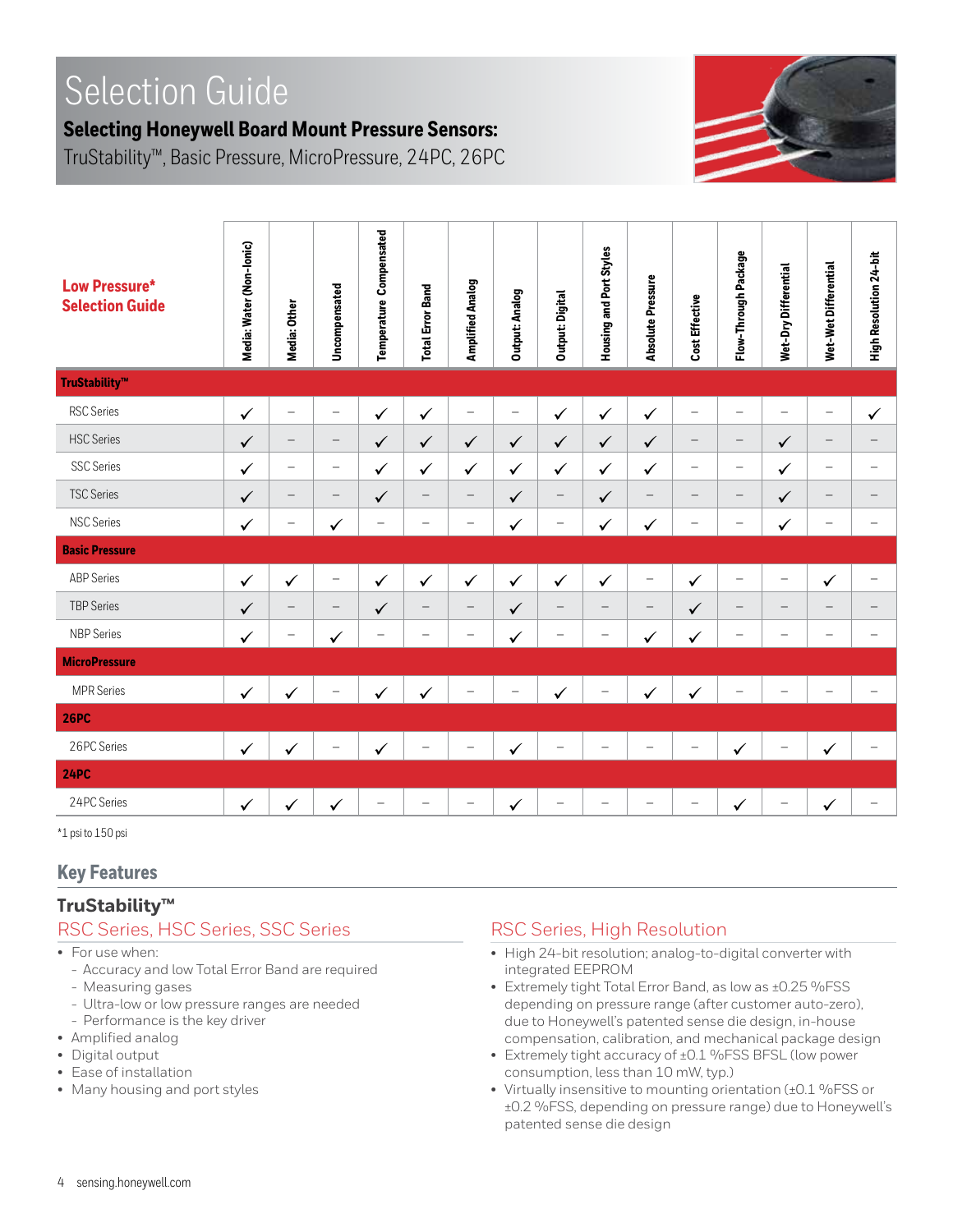## **Selecting Honeywell Board Mount Pressure Sensors:**

TruStability™, Basic Pressure, MicroPressure, 24PC, 26PC

## **Key Features (continued)**

## **TruStability™**

## HSC Series (Ultra-Low Pressure Ranges\*)

- Extremely tight Total Error Band due to Honeywell's patented sense die design, in-house compensation and calibration, and mechanical package design:
	- $\pm$ 3 %FSS for 2 inH<sub>2</sub>O span
	- $-$  ±1.5 %FSS for 3 in  $H<sub>2</sub>O$  to 5 in  $H<sub>2</sub>O$  span
	- $\pm$ 1 %FSS above 5 in H<sub>2</sub>O span
- Virtually insensitive to mounting orientation (<0.15 %FSS) and very low vibration sensitivity due to Honeywell's patented sense die design
- High resolution (min. 0.03 %FSS analog, 12-bits digital) due to the use of sensors specifically designed for ultra-low pressures, not just amplifying higher range sensors
- Port 1 can be exposed to non-corrosive, non-ionic liquids when the liquid media option is selected
- Extremely tight accuracy: Inherently a linear sense die design/ diaphragm

 $*$  ±0.5 inH<sub>2</sub>O to ±3O inH<sub>2</sub>O

### TSC Series

- Compensated unamplified for those customers who require temperature compensation but want to do their own amplification
- Back-side sensing allows for wet capability on one port; port 1 can be exposed to non-corrosive, non-ionic liquids
- Ease of installation
- Many housing and port styles

### NSC Series

- Uncompensated uncalibrated for those customers who want to do their own compensation, calibration, and amplification
- Back-side sensing allows for wet capability on one port: port 1 can be exposed to non-corrosive, non-ionic liquids
- Ease of installation
- Many housing and port styles

### **Basic Presure**

#### ABP Series

- Amplified and compensated, analog or digital output, single or dual ports, small package
- Cost: Select the ABP Series if cost is a major concern and some sensor performance can be de-rated. The ABP series has fewer porting and housing options than the HSC Series and SSC Series
- Ports 1 and 2 can be used with non-ionic liquids (wet/wet) when the liquid media option is selected

#### TBP Series

- Unamplified and compensated, analog output
- Cost: Select the TBP Series if cost is a major concern and some sensor performance can be de-rated. The TBP series has fewer porting and housing options but does come in a smaller package.
- Port 1 can be used with non-ionic liquids when the wet option is selected

#### NBP Series

- Unamplified and uncompensated, analog output
- Back-side sensing allows for wet capability on one port: port 1 can be exposed to non-corrosive, non-ionic liquids
- Cost: Select the NBP Series if, and only if, the application cannot be met with the other sensors noted above due to cost considerations; cost should be the primary consideration when selecting the Basic NBP Series.
- Port 1 can be used with non-ionic liquids when the wet option is selected

### **MicroPressure**

#### MPR Series

- 5 mm x 5 mm [0.20 in x 0.20 in] package footprint
- Calibrated and compensated
- 60 mbar to 2.5 bar | 6 kPa to 250 kPa | 1 psi to 30 psi
- 24-bit digital I2C or SPI-compatible output
- IoT (Internet of Things) ready interface
- Low power consumption (<10 mW typ.), energy efficient
- Stainless steel pressure port
- Compatible with a variety of liquid media
- Absolute and gage pressure types
- Total Error Band after customer auto-zero: As low as ±1.5 %FSS
- Compensated temperature range: 0ºC to 50ºC [32ºF to 122ºF]
- REACH and RoHS compliant
- Long port versions meets IPC/JEDEC J-STD-020D.1 Moisture Sensitivity Level 1
- Available on breakout board for easier evaluation and testing

## **24PC, 26PC**

- 24PC: Unamplified and uncompensated
- 26PC: Unamplified, temperature compensated and calibrated
- Full liquid wet/wet differential sensing avoids having to use a media isolated sensor
- Absolute (24PC), differential, wet-wet differential, gage
- 0.5 psi to 250 psi (SIP, DIP); 1 psi to 15 psi (SMT)
- Very small SMT package option
- Many port styles
- Fluorosilicone, EPDM, silicon and neoprene seals (DIP and SIP)
- Pick and place features (SMT)
- Rugged mounting features
- Proven quality and reliability
- Ease of installation

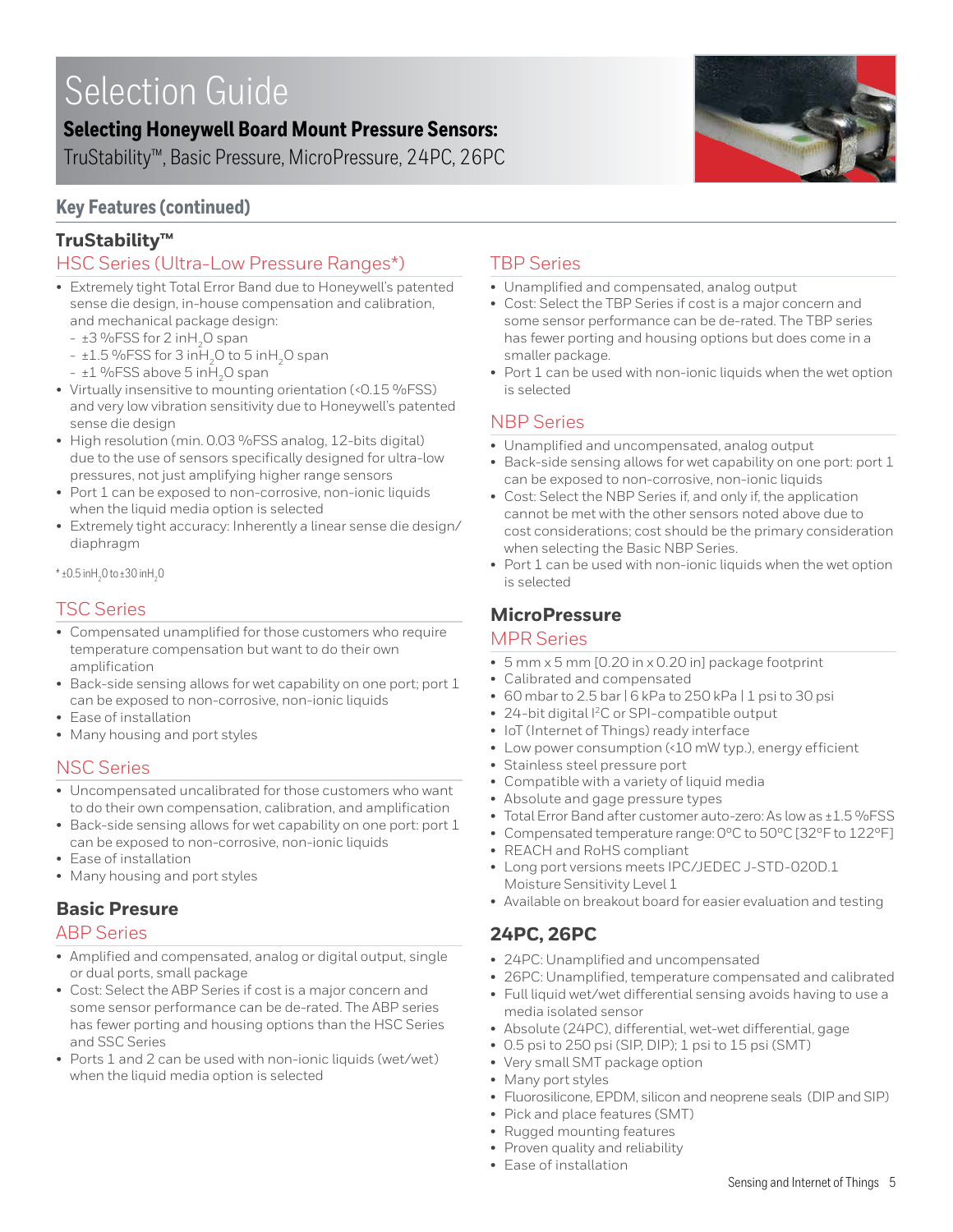## **Selecting Honeywell Board Mount Pressure Sensors:**

TruStability™, Basic Pressure, MicroPressure, 24PC, 26PC